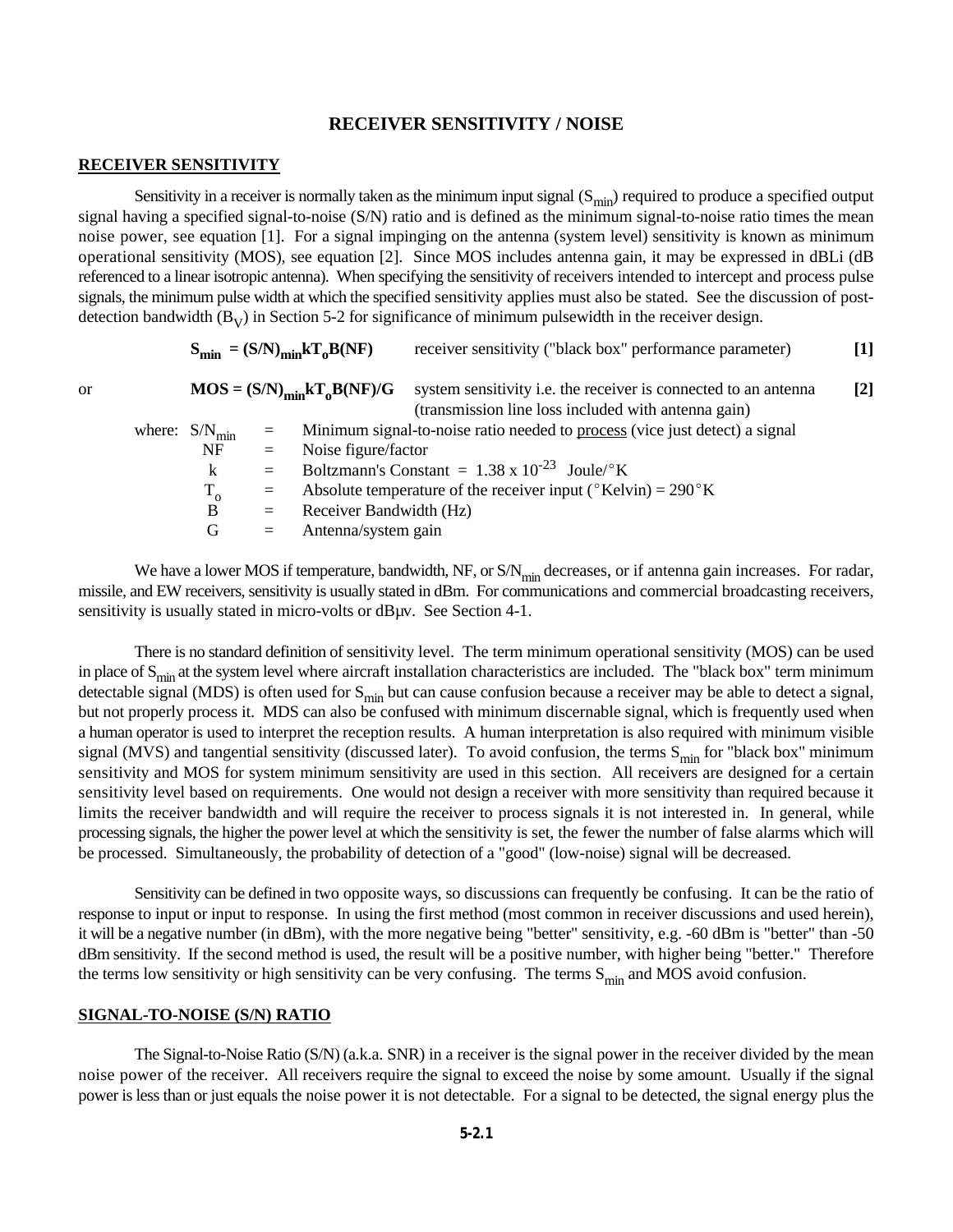noise energy must exceed some threshold value. Therefore, just because N is in the denominator doesn't mean it can be increased to lower the MOS. S/N is a required minimum ratio, if N is increased, then S must also be increased to maintain that threshold. The threshold value is chosen high enough above the mean noise level so that the probability of random noise peaks exceeding the threshold, and causing false alarms, is acceptably low.

Figure 1 depicts the concept of required S/N. It can be seen that the signal at time A exceeds the S/N ratio and indicates a false alarm or target. The signal at time B is just at the threshold, and the signal at time C is clearly below it. In the sample, if the temperature is taken as room temperature  $(T_0 = 290)$ °K), the noise power input is -114 dBm for a one MHz bandwidth. Normally  $S/N_{\text{min}}$  may be set higher than  $S/N$  shown in Figure 1 to meet false alarm specifications.



**Figure 1**. Receiver Noise Power at Room Temperature

The acceptable minimum Signal-to-Noise ratio (or think of it as Signal **above** Noise) for a receiver depends on the intended use of the receiver. For instance, a receiver that had to detect a single radar pulse would probably need a higher minimum S/N than a receiver that could integrate a large number of radar pulses (increasing the total signal energy) for detection with the same probability of false alarms. Receivers with human operators using a video display may function satisfactorily with low minimum S/N because a skilled operator can be very proficient at picking signals out of a noise background. As shown in Table 1, the setting of an acceptable minimum S/N is highly dependant on the required characteristics of the receiver and of the signal.

| <b>Table 1.</b> Typical Minimum S/N Required |                |                                                                   |                                    |                                    |  |  |  |  |  |
|----------------------------------------------|----------------|-------------------------------------------------------------------|------------------------------------|------------------------------------|--|--|--|--|--|
| <b>Skilled Operator</b>                      | Auto-Detection | Auto-detection with Amplitude,<br>TOA, and Frequency Measurements | <b>AOA</b> Phase<br>Interferometer | <b>AOA</b> Amplitude<br>Comparison |  |  |  |  |  |
| $3$ to $8$ dB                                | 10 to $14 dB$  | 14 to 18 dB                                                       | 14 to 18 dB                        | 16 to 24 dB                        |  |  |  |  |  |

A complete discussion of the subject would require a lengthy dissertation of the probability and statistics of signal detection, which is beyond the scope of this handbook, however a simplified introduction follows. Let's assume that we have a receiver that we want a certain probability of detecting a single pulse with a specified false alarm probability. We can use Figure 2 to determine the required signal-to-noise ratio.

# S/N EXAMPLE

If we are given that the desired probability of detecting a single pulse  $(P_d)$  is 98%, and we want the false alarm rate  $(P_n)$  to be no more than 10<sup>-3</sup>, then we can see that S/N must be 12 dB (see Figure 2).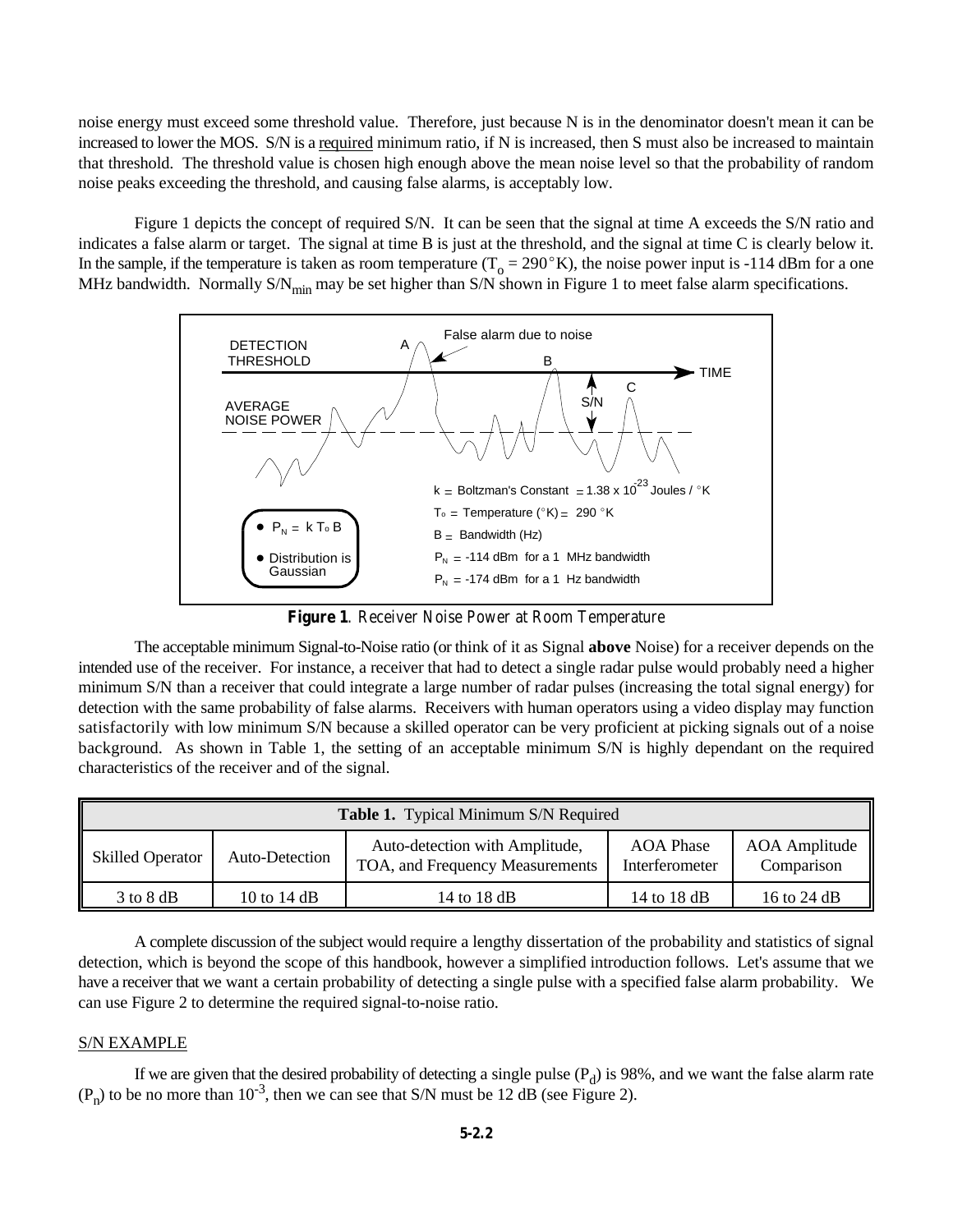

**Figure 2**. Nomograph of Signal-to-Noise (S/N) Ratio as a Function of Probability of Detection ( $P_d$ ) and Probability of False Alarm Rate  $(P_n)$ 

# **MAXIMUM DETECTION RANGE (ONE-WAY)**

*S* (*or P<sup>R</sup>* From Section 4-3, the one way signal strength from a transmitter to a receiver is:

$$
(or P_R) \cdot \frac{P_t G_t G_r \lambda^2}{(4\pi)^2 R^2}
$$

For calculations involving receiver sensitivity the "S" can be replaced by  $S_{min}$ . Since  $S_{min} = (S/N)_{min} kT_0 B(NF)$ , given by equation [1], the one-way radar equation can be solved for any of the other variables in terms of receiver parameters. In communication, radar, and electronic warfare applications, you might need to solve for the maximum range  $(R<sub>max</sub>)$  where a given radar warning receiver could detect a radiated signal with known parameters. We would then combine and rearrange the two equations mentioned to solve for the following one-way equation:

$$
R_{\text{max}} \cong \sqrt{\frac{P_t G_t G_r \lambda^2}{\left(4\pi\right)^2 \left(\frac{S}{N}\right)_{\text{min}} k T_o B(NF)}} \quad \text{or} \quad \sqrt{\frac{P_t G_t G_r c^2}{\left(4\pi f\right)^2 \left(\frac{S}{N}\right)_{\text{min}} k T_o B(NF)}} \quad \text{or} \quad \sqrt{\frac{P_t G_t A_e}{4\pi \left(\frac{S}{N}\right)_{\text{min}} k T_o B(NF)}} \tag{3}
$$

We could use standard room temperature of 290 $^{\circ}$  K as T<sub>0</sub>, but NF would have to be determined as shown later.

In this calculation for receiver R<sub>max</sub> determination, P<sub>t</sub>, G<sub>t</sub>, and  $\lambda$  are radar dependent, while G<sub>r</sub>, S/N<sub>min</sub>, NF, and B are receiver dependent factors.

Equation [3] relates the maximum detection range to bandwidth (B). The effects of the measurement bandwidth can significantly reduce the energy that can be measured from the peak power applied to the receiver input. Additional bandwidth details are provided in Sections 4-4, 4-7, and in other parts of this section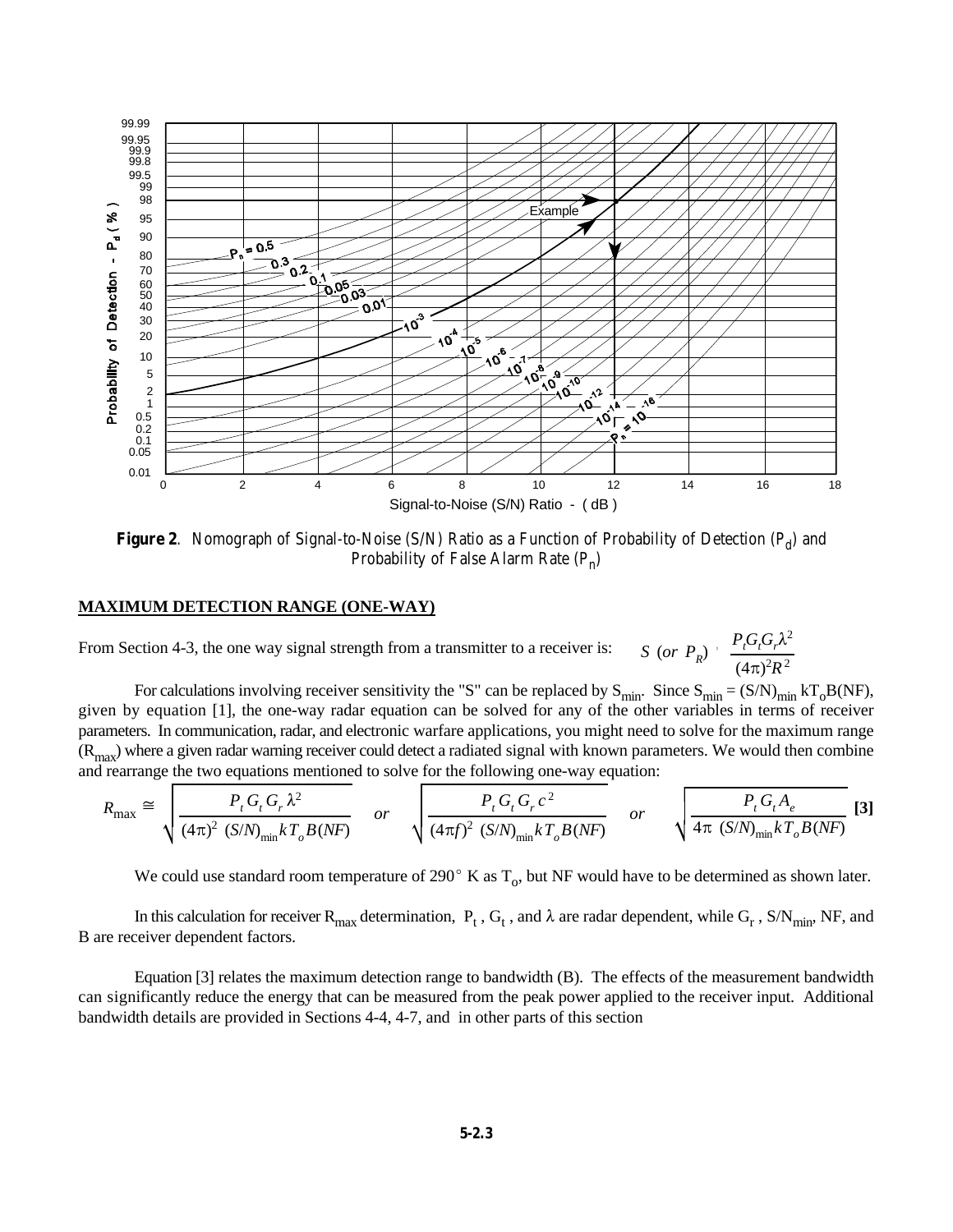# **NOISE POWER, kToB**

Thermal noise is spread more or less uniformly over the entire frequency spectrum. Therefore the amount of noise appearing in the output of an ideal receiver is proportional to the absolute temperature of the receiver input system (antenna etc) times the bandwidth of the receiver. The factor of proportionality is Boltzmann's Constant.

# **Mean noise power of ideal receiver =**  $kT_0B = P_N$  **(Watts)<br>
<b>Mean noise power of a real receiver =**  $(NF)kT_0B$  **(Watts) Mean noise power of a real receiver =**  $(NF)kT<sub>o</sub>B$

The convention for the temperature of  $T_0$  is set by IEEE standard to be 290 $\degree$ K, which is close to ordinary room temperature. So, assuming  $T_0 = 290^\circ K$ , and for a bandwidth B = 1 Hz,  $kT_0B = 4x10^{-21} W = -204$  dBW = -174 dBm.

For any receiver bandwidth, multiply  $4x10^{-21}$  W by the bandwidth in Hz, or if using dB; 10 log kT<sub>o</sub> $B = -174$  dBm + 10 Log (actual Bandwidth in Hz)

or  $-114 \text{ dBm} + 10 \text{ Log}$  (actual Bandwidth in MHz) and so on, as shown by the values in Table 2. Typical values for maximum sensitivity of receivers would be:

> RWR -65 dBm Pulse Radar -94 dBm CW Missile Seeker -138 dBm

| Table 2. Sample Noise Power Values (kT <sub>a</sub> B) |                                |              |            |        |  |  |  |  |  |
|--------------------------------------------------------|--------------------------------|--------------|------------|--------|--|--|--|--|--|
| <b>Bandwidth</b>                                       | <b>Bandwidth</b><br>Ratio (dB) | <b>Watts</b> | <b>dBW</b> | dBm    |  |  |  |  |  |
| 1 Hz                                                   |                                | $4x10^{-21}$ | $-204$     | $-174$ |  |  |  |  |  |
| 1 kHz                                                  | 30                             | $4x10^{-18}$ | $-174$     | $-144$ |  |  |  |  |  |
| 1 MHz                                                  | 60                             | $4x10^{-15}$ | $-144$     | $-114$ |  |  |  |  |  |
| 1 GHz                                                  | 90                             | $4x10^{-12}$ | $-114$     | -84    |  |  |  |  |  |

If antenna contributions are ignored (see note in Table 4) for a CW receiver with a 4 GHz bandwidth, the ideal mean noise power would be -174 dBm + 10 Log( $4x10^9$ ) = -174 dBm + 96 dB = -78 dBm. A skilled operator might only be able to distinguish a signal 3 dB above the noise floor (S/N=3 dB), or -75 dBm. A typical radar receiver would require a S/N of 3 to 10 dB to distinguish the signal from noise, and would require 10 to 20 dB to track. Auto tracking might require a S/N of approximately 25 dB, thus, a receiver may only have sufficient sensitivity to be able to identify targets down to -53 dBm. Actual pulse receiver detection will be further reduced due to sin x/x frequency distribution and the effect of the measurement bandwidth as discussed in Sections 4-4 and 4-7. Integration will increase the S/N since the signal is coherent and the noise is not.

### Noise Bandwidth

Equivalent Noise Bandwidth  $(B<sub>N</sub>)$  - Set by minimum pulse width or maximum modulation bandwidth needed for the system requirements. A choice which is available to the designer is the relationship of pre- and post-detection bandwidth. Pre-detection bandwidth is denoted by  $B_{IF}$ , while post-detection is denoted  $B_V$ , where V stands for video. The most affordable approach is to set the post-detection filter equal to the reciprocal of the minimum pulse width, then choose the pre-detection passband to be as wide as the background interference environment will allow. Recent studies suggest that pre-detection bandwidths in excess of 100 MHz will allow significant loss of signals due to "pulse-on-pulse" conditions. Equations [4] and [5] provide  $B<sub>N</sub>$  relationships that don't follow the Table 3 rules of thumb.

| <b>Table 3.</b> Rules of Thumb for $B_N$ a.k.a. B (Doesn't apply for S/N between 0 and 10 to 30 dB) |                                                           |                                                        |  |  |  |  |  |
|-----------------------------------------------------------------------------------------------------|-----------------------------------------------------------|--------------------------------------------------------|--|--|--|--|--|
| $S/N$ out                                                                                           | Linear Detector                                           | Square Law Detector                                    |  |  |  |  |  |
| High $S/N$ ( $>15$ to 20 dB)                                                                        | $B_N = B_V$ ( > 20 to 30 dB)                              | $B_N = 4 B_V$ ( > 10 to 15 dB)                         |  |  |  |  |  |
| Low $S/N \ll 0$ dB)                                                                                 | $B_{N}$ $\sqrt{(2B_{IF}B_{V} \& B_{V}^{2})/4(S/N)}_{out}$ | $B_{N}$ $\sqrt{(2B_{IF}B_{V}\&B_{V}^{2})/(S/N)}_{out}$ |  |  |  |  |  |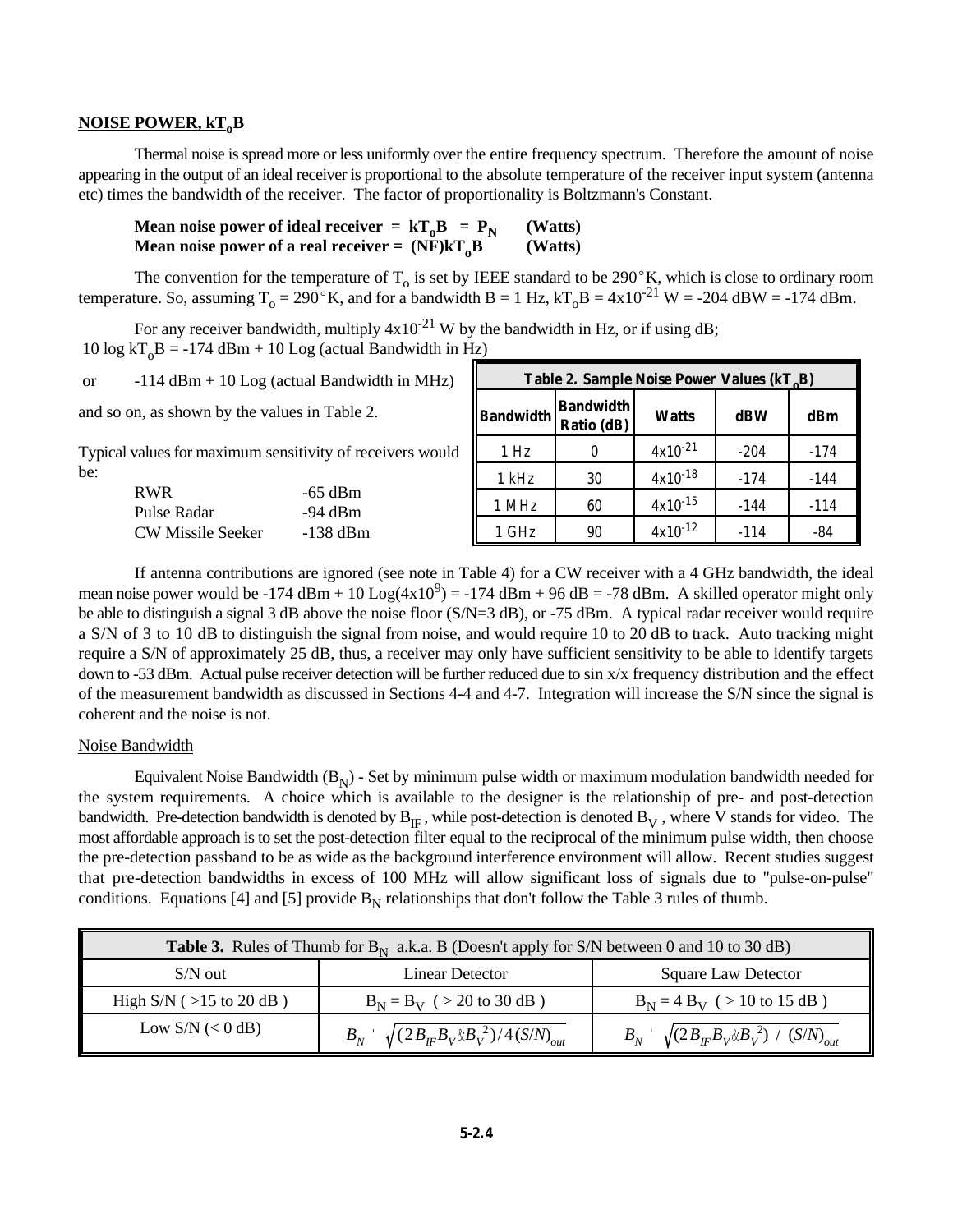For a square law detector:  $(1)$ 

$$
B_N \stackrel{\text{'}}{=} B_V \left[ 2 \frac{\%}{\%} \frac{\left( 2 \frac{B_H}{\%} \cdot B_V \right) \frac{\%}{\% 1}}{\left( S/N \right)_{\text{out}}} \right]
$$
 [4]

At high  $(S/N)_{\text{out}}$ , the  $1/(S/N_{\text{out}})$  term goes to zero and we have: At low  $(S/N)_{\text{out}}$ , the  $1/(S/N_{\text{out}})$  term dominates, and we have:

For a linear d

$$
B_{N} \, B_{V} \, \left[ \, 2 \, \frac{\% \, \sqrt{4} \, \int \, 4 \, B_{V}}{(2 \, B_{F} / \, B_{V}) \, \& \, 1} \right] \, \sqrt{\frac{2 \, B_{F} B_{V} \, \& \, B_{V}^{2}}{(S/N)_{out}}} \, .
$$

$$
\frac{\text{detector:}}{B_N} \cdot \frac{B_V}{2} \frac{1}{4} \sqrt{B_V \left( 4B_V \frac{H^2 (2B_{IF} \& B_V)}{(S/N)_{out}} \right)}
$$
 [5]

H is a hypergeometric (statistical) function of  $(S/N)_{in}$ 

 $H = 2$  for  $(S/N)_{in} << 1$  $H = 1$  for  $(S/N)_{in} >> 1$ 

 $B_N^{\prime}$  $B_V^{\prime}$ 2 1 At high  $(S/N)_{\text{out}}$ , the 1/(S/N<sub>out</sub>) term goes to zero and we have:  $B_N \frac{B_V}{2} \frac{1}{4} \sqrt{B_V (4B_V)}$   $B_V$ 

 $B_N$ <sup>,</sup>  $\frac{1}{4}$ 4  $\cdot$   $B_V H^2(2B_H \& B_V)$ (*S*/*N*) *out*  $2B_{IF}B_{V}$  &  $B_{V}^{2}$ 4(*S*/*N*) *out* At low  $(S/N)_{\text{out}}$ , the  $1/(S/N_{\text{out}})$  term dominates, and we have:

Note (1): From Klipper, *Sensitivity of crystal Video Receivers with RF Pre-amplification*, The Microwave Journal, August 1965.

# TRADITIONAL "RULE OF THUMB" FOR NARROW BANDWIDTHS (Radar Receiver Applications)

Required IF Bandwidth For Matched Filter Applications:

$$
B_{IF} \quad \frac{1}{PW_{min}} \qquad \text{Where:} \qquad B_{IF} \quad \text{Predetection RF or IF bandwidth} \\ PW_{min} \quad \text{Specificed minimum pulse width} \quad \tau
$$

Matched filter performance gives maximum probability of detection for a given signal level, but: (1) Requires perfect centering of signal spectrum with filter bandwidth, (2) Time response of matched pulse does not stabilize at a final value, and (3) Out-of-band splatter impulse duration equals minimum pulse width. As a result, EW performance with pulses of unknown frequency and pulse width is poor.

Required Video Bandwidth Post&Detection  
Traditional "Rule of Thumb") 
$$
B_V \frac{0.35}{PW_{min}} \quad Where: B_V \frac{Post&detection bandwidth}{PW_{min}}
$$

Some authors define B<sub>V</sub> in terms of the minimum rise time of the <u>detected</u> pulse, i.e., B<sub>V</sub> = (0.35 to 0.5)/t<sub>r</sub> min, where  $t_r$  = rise time.

# REVISED "RULE OF THUMB" FOR WIDE BANDWIDTHS (Wideband Portion of RWRs)

$$
B_{IF} \quad \frac{2 \text{ to } 3}{PW_{\min}} \qquad \text{and} \qquad B_{V} \quad \frac{1}{PW_{\min}}
$$

The pre-detection bandwidth is chosen based upon interference and spurious generation concerns. The post-detection bandwidth is chosen to "match" the minimum pulse width. This allows (1) Half bandwidth mistuning between signal and filter, (2) Half of the minimum pulse width for final value stabilization, and (3) The noise bandwidth to be "matched" to the minimum pulse width. As a result, there is (1) Improved EW performance with pulses of unknown frequency and pulse width, (2) Measurement of in-band, but mistuned pulses, and (3) Rejection of out-of-band pulse splatter.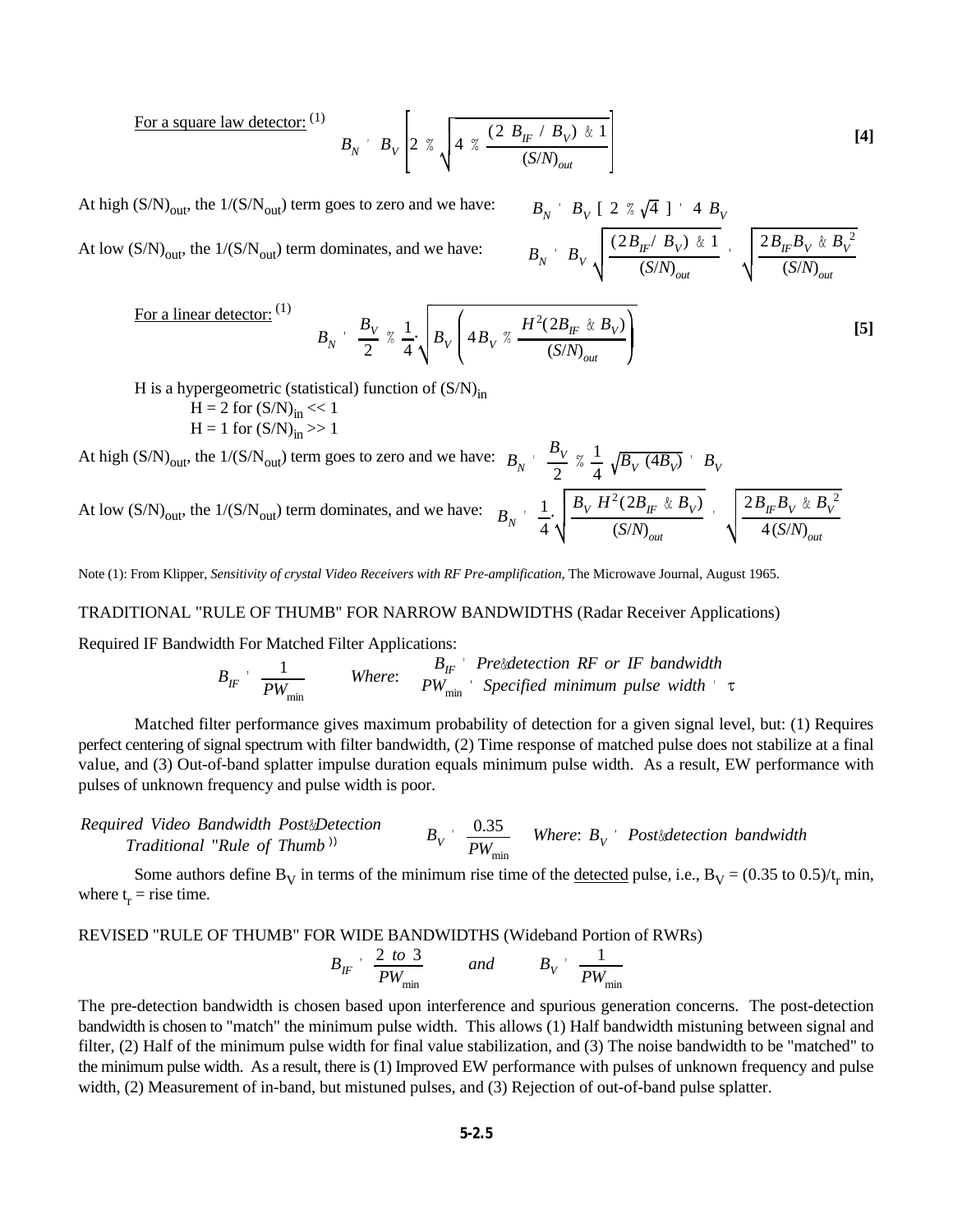#### **NOISE FIGURE / FACTOR (NF)**

Electrical noise is defined as electrical energy of random amplitude, phase, and frequency. It is present in the output of every radio receiver. At the frequencies used by most radars, the noise is generated primarily within the input stages of the receiver system itself (Johnson Noise). These stages are not inherently noisier than others, but noise generated at the input and amplified by the receiver's full gain greatly exceeds the noise generated further along the receiver chain. The noise performance of a receiver is described by a figure of merit called the noise figure (NF). The term noise factor is synonymous, with some authors using the term "factor" for numeric and "figure" when using dB notation. (The notation  ${}^{\prime}F_n$ " is also sometimes used instead of "NF".) The noise figure is defined as:

$$
\overline{NF} \cdot \frac{\text{Noise output of actual receiver}}{\text{Noise output of ideal receiver}} \cdot \frac{N_{\text{out}}}{GN_{\text{in}}} \quad \text{or in dB:} \quad 10\text{Log}\left[\frac{\text{Noise output of actual receiver}}{\text{Noise output of ideal receiver}}\right] \cdot 10\text{log}\frac{N_{\text{out}}}{GN_{\text{in}}}
$$

A range of NF values is shown in Table 4.

| Table 4. Typical Noise Figure / Factor Value                                                                                                                                                                                                                                          | Decimal                                     |                            |
|---------------------------------------------------------------------------------------------------------------------------------------------------------------------------------------------------------------------------------------------------------------------------------------|---------------------------------------------|----------------------------|
| Passive lossy network (RF transmission line, attenuator, etc.)<br>Example: 20 dB attenuator (gain = $0.01$ )                                                                                                                                                                          | Same as reciprocal of<br>gain value ex: 100 | Same as dB<br>value ex: 20 |
| Solid State Amplifier (see manufacturers specifications)                                                                                                                                                                                                                              |                                             |                            |
| Traveling Wave Tube (see manufacturers specifications)                                                                                                                                                                                                                                | 10 to 100                                   | 10 to 20                   |
| Antennas (Below $\approx 100$ MHz, values to 12 dB higher if pointed at the sun)<br>Note: Unless the antenna is pointed at the sun, its negligible NF can be ignored. Additionally,<br>antenna gain is not valid for NF calculations because the noise is received in the near field. | 1.012 to $1.4$                              | $0.05$ to 1.5              |

An ideal receiver generates no noise internally. The only noise in its output is received from external sources. That noise has the same characteristics as the noise resulting from thermal agitation in a conductor. Thermal agitation noise is caused by the continuous random motion of free electrons which are present in every conductor. The amount of motion is proportional to the conductor's temperature above absolute zero. For passive lossy networks, the noise factor equals the loss value for the passive element:

$$
NF \frac{N_{out}}{G N_{in}} \frac{KTB}{\frac{1}{L}KTB} \frac{L}{L} \frac{Where L'}{L} \text{Ratio Value of Attenuation}
$$
\n
$$
\therefore NF \frac{1}{2} \text{ and } 10\log NF \frac{1}{3} \text{ dB}
$$

A typical series of cascaded amplifiers is shown in Figure 3.



**Figure 3**. Noise Factors for Cascaded Amplifiers (NF $_{\text{CA}}$ )

Loss (negative gain) can be used for the gain value of attenuators or transmission line loss, etc to calculate the noise out of the installation as shown in the following equation:

$$
N_{out} \text{ }^{'} N_{in} G \text{ } NF_{CA} \text{ }^{'} kTB_1(G_1G_2G_3...)\left(NF_1 \text{ }^{''} \frac{B_2(NF_2\&1)}{B_1G_1} \text{ }^{''} \frac{B_3(NF_3\&1)}{B_1G_1G_2} \text{ }^{''} \frac{B_4(NF_4\&1)}{B_1G_1G_2G_3} \text{ }^{''} \dots\right) \qquad \text{(ratio form)} \qquad \text{[6]}
$$

If the bandwidths of the amplifiers are the same, equation [6] becomes:

$$
N_{out} \text{ }^{\prime} N_{in} \text{ } G \text{ } NF_{CA} \text{ }^{\prime} \text{ } kTB(G_1G_2G_3\ldots) \left( NF_1 \text{ }^{\prime} \text{ } \frac{NF_2\&1}{G_1} \text{ }^{\prime} \text{ } \frac{NF_3\&1}{G_1G_2} \text{ }^{\prime} \text{ } \frac{NF_4\&1}{G_1G_2G_3} \text{ }^{\prime} \text{ } \ldots \right) \qquad \text{(ratio form)} \qquad \qquad [7]
$$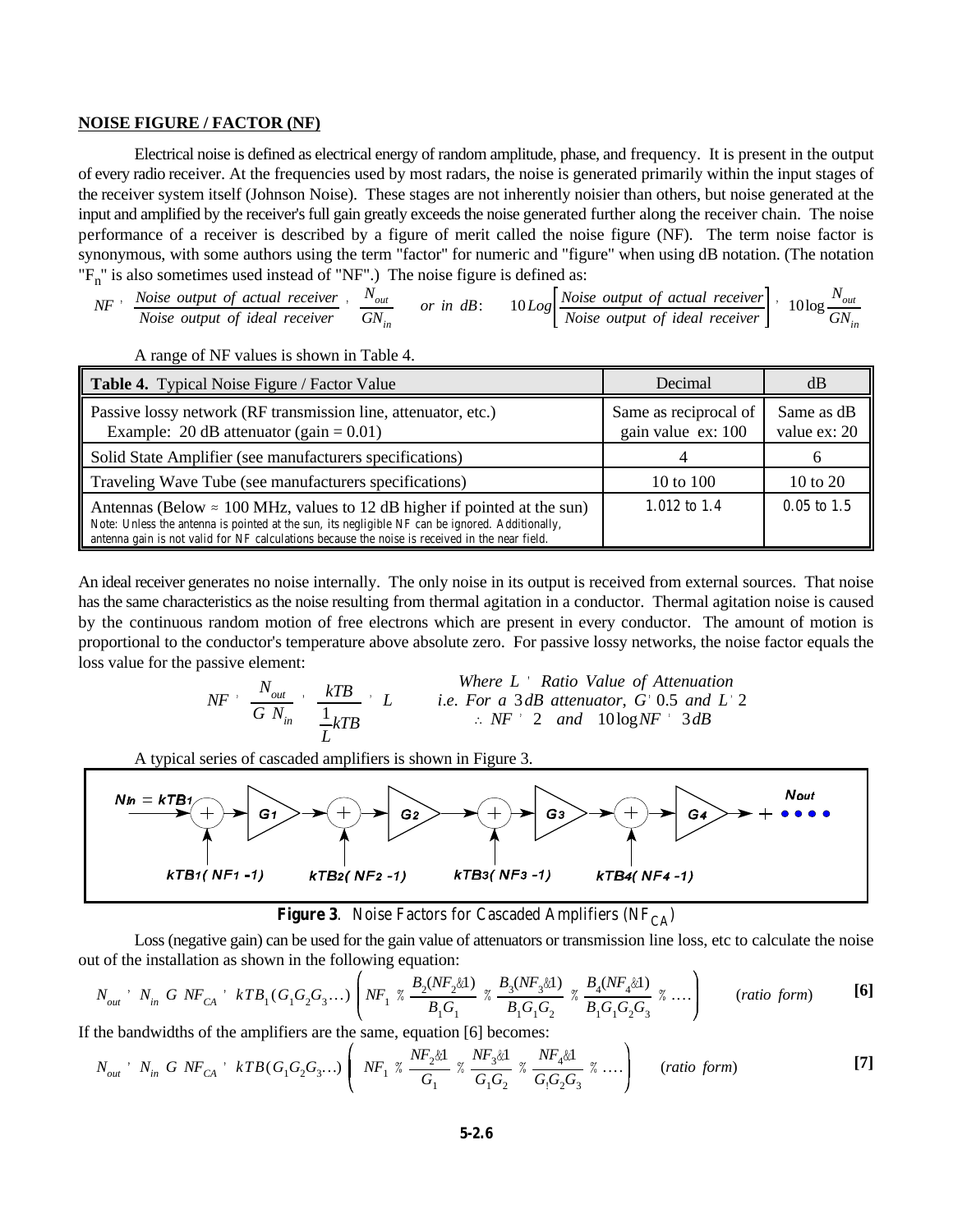# **Pre-amplifier Location Affects Receiver Input Noise**

As shown in Figure 4, if a 2 to 12 GHz receiver installation doesn't have enough sensitivity, it is best to install an additional amplifier closer to the antenna (case 1) instead of closer to the receiver (case 2). In both cases, the line loss (L) and the amplifier gain (G) are the same, so the signal level at the receiver is the same. For case 1,  $S_1 = P_{in} + G - L$ . In case 2,  $S_2 = P_{in} - L + G$ , so  $S_1 = S_2$ . The noise generated by the passive transmission line when measured at the receiver is the same in both cases. However, the noise generated inside the amplifier, when measured at the receiver input, is different.



**Figure 4**. Pre-Amp S/N

For this example, case 2 has a noise level at the input to the receiver which is 19.7 dB higher than case 1 (calculations follow later).

| <b>Table</b> |       | Case 1 Gain |       | Case 1 NF | <b>Table</b>   |
|--------------|-------|-------------|-------|-----------|----------------|
| 5a           | Amp   |             | Amp   |           | 5 <sub>b</sub> |
| dВ           | 25    | $-20$       | 6*    |           | dB             |
| ratio        | 316.2 | 0.01        | $4 *$ | 00        | ratio          |

| <b>Table</b> |       | Case 1 Gain |      | Case 1 NF | <b>Table</b>   |       | Case 2 Gain |          | Case 2 NF |  |
|--------------|-------|-------------|------|-----------|----------------|-------|-------------|----------|-----------|--|
| 5a           | Amp   | ⊥           | Amp  | ∸         | 5 <sub>b</sub> | ∸     | Amp         | <b>I</b> | Amp       |  |
| dB           | 25    | $-20$       | $6*$ | 20        | dB             | $-20$ | 25          | 20       | $6*$      |  |
| ratio        | 316.2 | $\rm 0.01$  | $4*$ | 100       | ratio          | 0.01  | 316.2       | 100      | $4 *$     |  |

\* Amplifier NF value from Table 4.

Using equation [3] and the data in Tables 5a and 5b, the noise generated by the RF installation is shown in Tables 6a and 6b (the negligible noise contribution from the antenna is the same in both cases and is not included) (also see notes contained in Table 4):

| Table 6a. Case 1                                                | <b>Table 6b.</b> Case 2                                              |  |  |  |  |
|-----------------------------------------------------------------|----------------------------------------------------------------------|--|--|--|--|
| $G(NF)$ 316.2(0.01) $\left(4 \frac{\pi}{316.7}\right)$<br>13.64 | $G(NF)$ ' 0.01 (316.2) $\left(100 \frac{\pi}{6.01}\right)$<br>1264.8 |  |  |  |  |
| $10 \log G(NF) = 11.34 dB$                                      | 10 $log G(NF) = 31 dB$                                               |  |  |  |  |
| Noise at receiver:                                              |                                                                      |  |  |  |  |
| $N_{\text{out } 1}$ = -74 dBm + 11.34 dB = -62.7 dBm            | $N_{\text{out }2}$ = -74 dBm + 31 dB = -43 dBm                       |  |  |  |  |

 $N_{\text{out 2}}$  -  $N_{\text{out 1}}$  = 19.7 dB. The input noise of -74 dBm was calculated using 10 log (kTB), where B = 10 GHz.

Note that other tradeoffs must be considered: (1) greater line loss between the antenna and amplifier improves (decreases) VSWR as shown in Section 6-2, and (2) the more input line loss, the higher the input signal can be before causing the pre-amplifier to become saturated (mixing of signals due to a saturated amplifier is addressed in Section 5-7).

# Combining Receive Paths Can Reduce Sensitivity

If a single aircraft receiver processes both forward and aft signals as shown in Figure 5, it is desirable to be able to use the receiver's full dynamic range for both directions. Therefore, one needs to balance the gain, so that a signal applied to the aft antenna will reach the receiver at the same level as if it was applied to the forward antenna.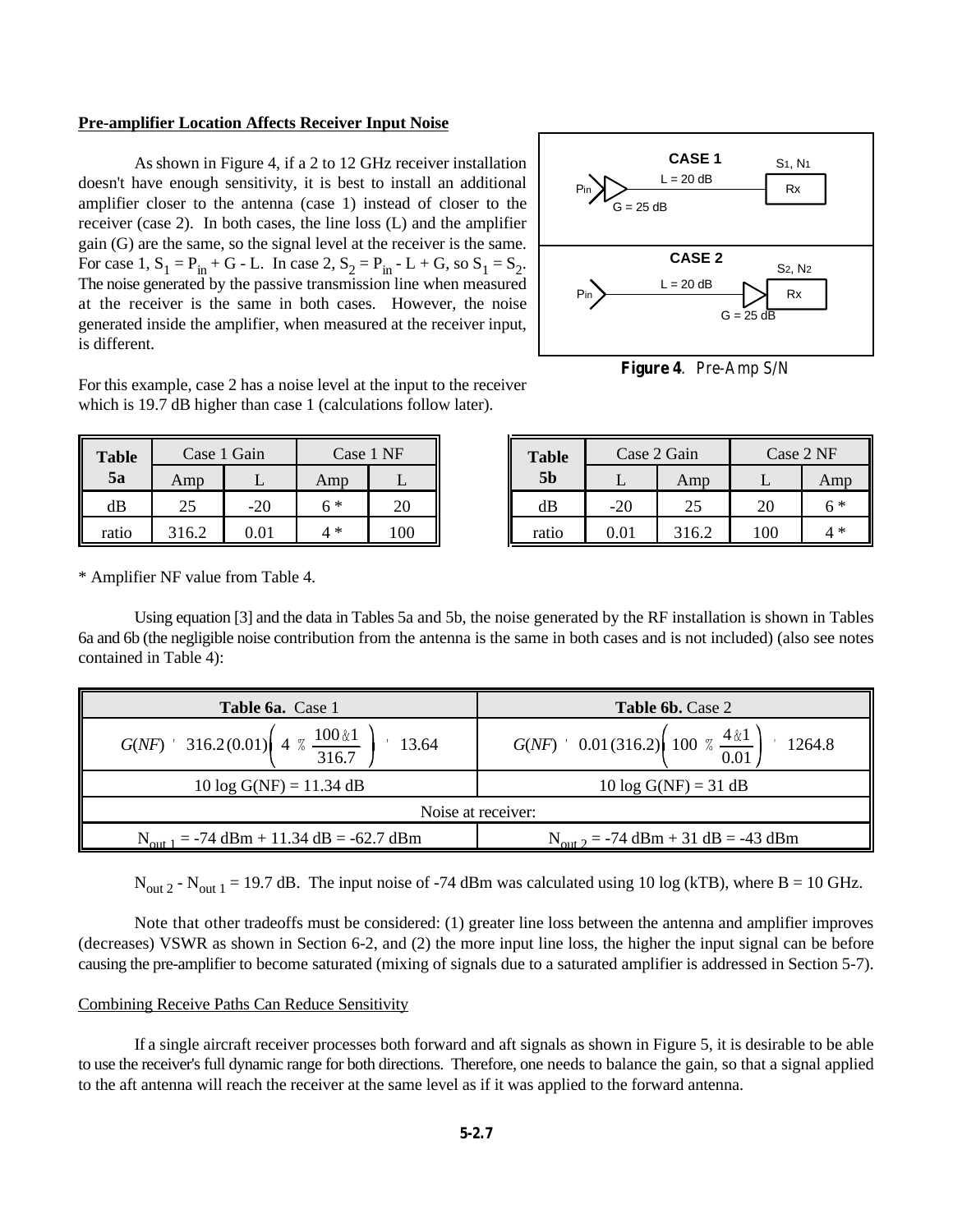

**Figure 5**. Example of Pre-Amplifier Affecting Overall Gain/Sensitivity

Common adjustable preamplifiers can be installed to account for the excessive transmission line loss. In this example, in the forward installation, the level of the signal at the receiver is the same as the level applied to the antenna. Since the aft transmission line has 5 dB less attenuation, that amount is added to the preamplifier attenuator to balance the gain. This works fine for strong signals, but not for weaker signals. Because there is less loss between the aft preamplifier and the receiver, the aft noise dominates and will limit forward sensitivity. If the bandwidth is 2-12 GHz, and if port A of the hybrid is terminated by a perfect 50 $\Omega$  load, the forward noise level would be -65.3 dBm. If port B is terminated, the aft noise level would be -60.4 dBm. With both ports connected, the composite noise level would be -59.2 dBm (convert to mw, add, then convert back to dBm). For this example, if the aft preamplifier attenuation value is changed to 12 dB, the gain is no longer balanced (7 dB extra loss aft), but the noise is balanced, i.e. forward = -65.6 dBm, aft = -65.3 dBm, and composite -62.4 dBm. If there were a requirement to see the forward signals at the most sensitive level, extra attenuation could be inserted in the aft preamplifier. This would allow the forward noise level to predominate and result in greater forward sensitivity where it is needed. Calculations are provided in Tables 7 and 8.

| <b>Table 7.</b> Summary of Gain and NF Values for Figure 5 Components |       |                      |      |      |     |                     |                |      |      |              |                     |
|-----------------------------------------------------------------------|-------|----------------------|------|------|-----|---------------------|----------------|------|------|--------------|---------------------|
|                                                                       |       | Aft<br>Fwd           |      |      |     |                     |                |      |      |              |                     |
|                                                                       |       | RF Line              | Amp  | Attn | Amp | RF Line &<br>hybrid | <b>RF</b> Line | Amp  | Attn | Amp          | RF Line<br>& hybrid |
|                                                                       | dB    | $\overline{ }$<br>н. | 15   | $-5$ | 10  | $-13$               | $-2$           | 15   |      | 10           | $-23$               |
| Gain                                                                  | ratio | 0.2                  | 31.6 | 0.32 | 10  | 0.05                | 0.63           | 31.6 |      | 10           | 0.005               |
| NF                                                                    | dB    |                      | 6    |      | 6   | 13                  | 2              | h    |      | <sub>6</sub> | 23                  |
|                                                                       | ratio |                      | 4    | 3.16 | 4   | 20                  | 1.585          |      |      |              | 200                 |

Aft NF = 22.79 therefore 10 log NF = 13.58 dB. Input noise level = -74 dBm + 13.58 dB = -60.42 dBm  $\le$  -60.4 dBm Fwd NF = 7.495 therefore 10 log NF = 8.75 dB. Input noise level = -74 dBm + 8.75 dB = -65.25 dBm  $\approx$  -65.3 dBm The composite noise level at the receiver = -59.187 dBm  $\approx$  -59.2 dBm

| <b>Table 8.</b> Effect of Varying the Attenuation (shaded area) in the Aft Preamplifier Listed in Table 7. |                  |                     |                     |                           |                            |              |              |  |  |  |  |
|------------------------------------------------------------------------------------------------------------|------------------|---------------------|---------------------|---------------------------|----------------------------|--------------|--------------|--|--|--|--|
| Aft Attn<br>NF                                                                                             | Aft Attn<br>Gain | Aft<br><b>Noise</b> | Fwd<br><b>Noise</b> | Composite<br><b>Noise</b> | Min Signal<br>Received *** | Aft<br>Input | Fwd<br>Input |  |  |  |  |
| 0 dB                                                                                                       | 0 dB             | $-55.8$ dBm         | $-65.3$ dBm         | $-55.4$ dBm               | $-43.4$ dBm                | $-48.4$ dBm  | $-43.4$ dBm  |  |  |  |  |
|                                                                                                            | $-5$             | $-60.4$             | $-65.3$             | $-59.2$                   | $-47.2*$                   | $-47.2*$     | $-47.2*$     |  |  |  |  |
| 10                                                                                                         | $-10$            | $-64.4$             | $-65.3$             | $-61.8$                   | $-49.8$                    | $-44.8$      | $-49.8$      |  |  |  |  |
| 12                                                                                                         | $-12$            | $-65.6**$           | $-65.3**$           | $-62.4$                   | $-50.4$                    | $-43.4$      | $-50.4$      |  |  |  |  |
| 15                                                                                                         | $-15$            | $-67.1$             | $-65.3$             | $-63.1$                   | $-51.1$                    | $-41.1$      | $-51.1$      |  |  |  |  |

Gain Balanced \*\* Noise Balanced \*\* S/N was set at 12 dB